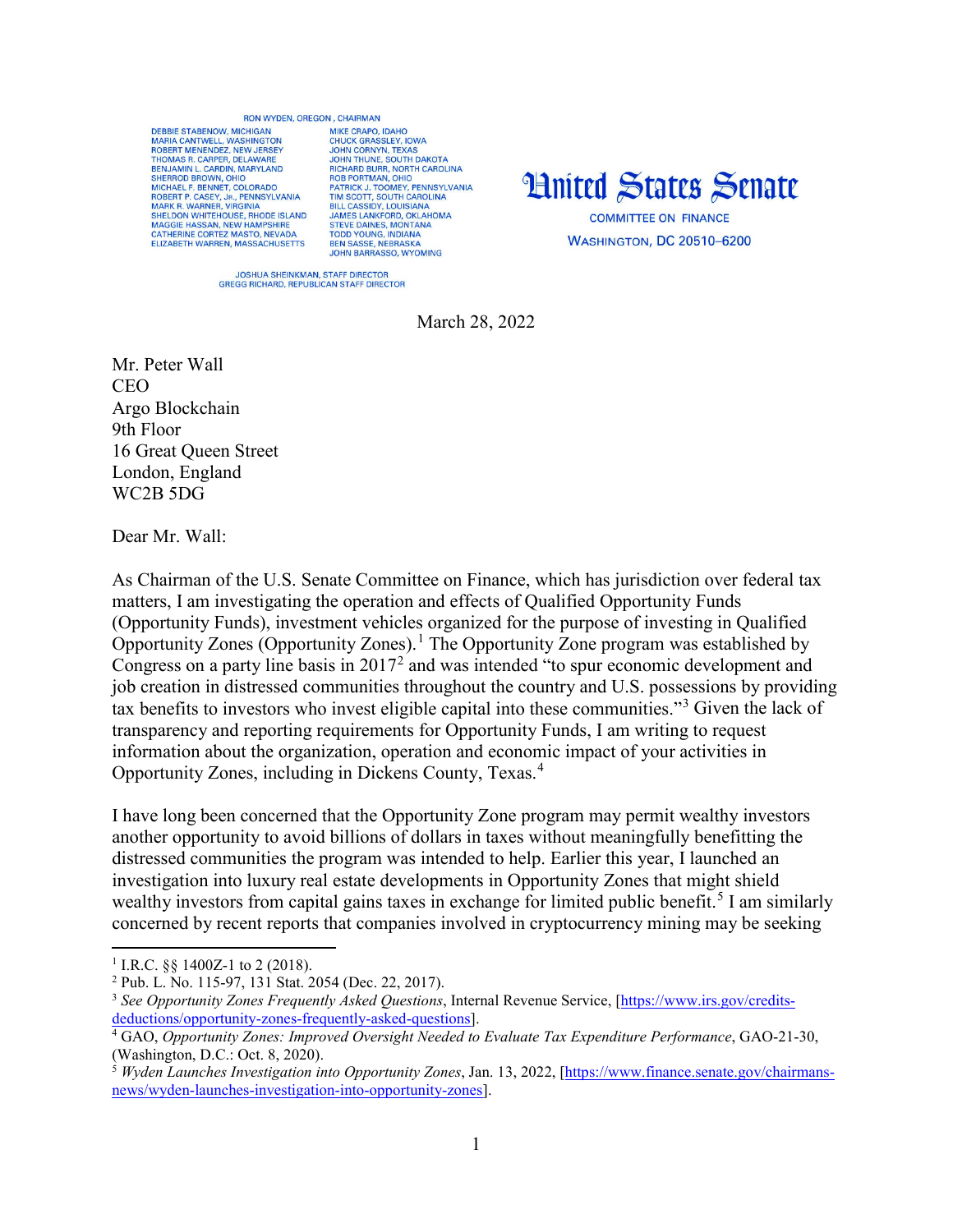to avoid taxes without meaningfully benefitting distressed communities using the Opportunity Zone program.<sup>[6](#page-1-0)</sup> According to these reports, Argo Blockchain may have chosen to invest in locations based, in part, on their eligibility for the Opportunity Zone program.<sup>[7](#page-1-1)</sup>

Currently, the lack of safeguards and transparency measures in the Opportunity Zone program raise the possibility that taxpayers are simply subsidizing companies involved in cryptocurrency mining. There is currently no requirement that such companies demonstrate the benefit they are providing to low-income communities they claim to help. Accordingly, I have introduced legislation to reform the Opportunity Zone program, including requiring annual, public information reporting from Opportunity Funds, and annual statements to the IRS from fund investors.<sup>[8](#page-1-2)</sup> This legislation would also tighten existing rules to ensure that these incentives support new investments and do not provide tax-free gains for investments in projects that were already underway.

Given these concerns and the lack of information being provided by participants in the Opportunity Zone program to federal regulators, I request that you provide the following information and documents about the organization and operation of Argo Blockchain's investment in an Opportunity Zone in Dickens County, Texas, and any other investments that Argo Blockchain has made in an Opportunity Zone:

- 1. Please list all projects in an Opportunity Zone that Argo Blockchain is currently invested in and provide the following information for each project:
	- a. which Opportunity Zone the project is located in;
	- b. how much money is invested in the project;

 $\overline{\phantom{a}}$ 

- c. how many temporary jobs the project will create; and,
- d. how many permanent jobs the project will create.
- 2. For each project listed in response to question one, please explain:
	- a. how and when you conceived or learned of the project;
	- b. if you chose the site of the project, how you selected it;
	- c. the extent to which your investments in other projects were redirected to the project because the project is in an Opportunity Zone;
	- d. how long after the date of your investment you intend to maintain the investment; and,
	- e. what tax benefits you expect to receive as a result of the project's eligibility for the Opportunity Zone program.
- 3. For each project listed in response to question one, please indicate if prior to December 22, 2017—with or without the involvement of Argo Blockchain or investors in Argo Blockchain—to the best of your knowledge:

<span id="page-1-0"></span><sup>6</sup> *Cryptocurrency Investors Are Cashing In On A Trump Tax Break Meant To Help The Poor*, Feb. 9, 2022, HuffPost, [\[https://www.huffpost.com/entry/cryptocurrency-opportunity-zones\\_n\\_6203f0f1e4b039350e6d60fa\]](https://www.huffpost.com/entry/cryptocurrency-opportunity-zones_n_6203f0f1e4b039350e6d60fa). <sup>7</sup> *Id.*

<span id="page-1-2"></span><span id="page-1-1"></span><sup>8</sup> *Wyden Introduces Legislation to Reform Opportunity Zone Program*, Nov. 6, 2019, [https://www.finance. senate.gov/ranking-members-news/wyden-introduces-legislation-to-reform-opportunity-zone-program-].